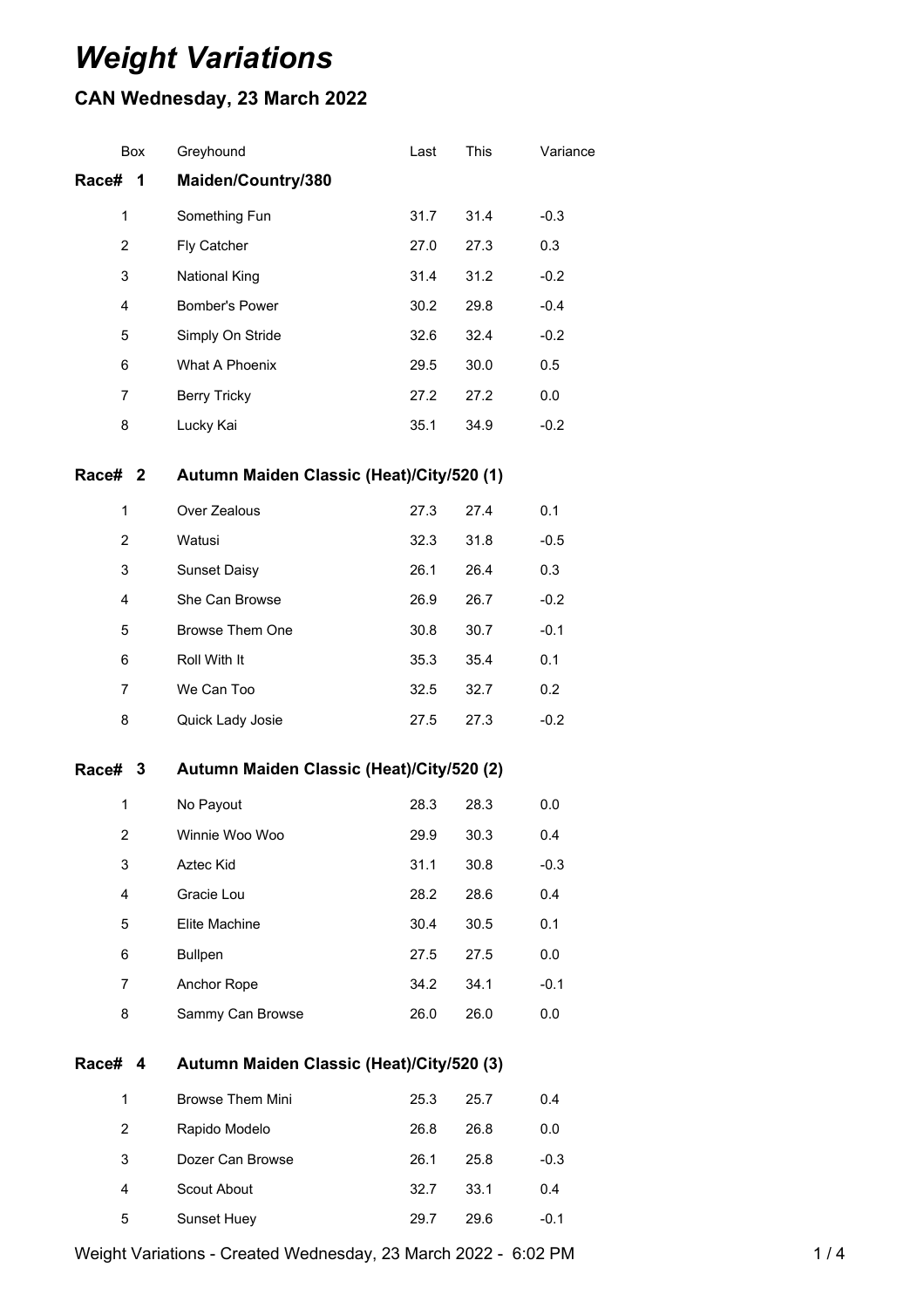### **CAN Wednesday, 23 March 2022**

|         | Box            | Greyhound                    | Last | This | Variance |
|---------|----------------|------------------------------|------|------|----------|
|         | 6              | Throttle                     | 35.1 | 35.3 | 0.2      |
|         | $\overline{7}$ | Who Told Tuff                | 34.1 | 34.7 | 0.6      |
|         | 8              | Radium                       | 29.6 | 29.5 | $-0.1$   |
| Race# 5 |                | Novice/Country/380           |      |      |          |
|         | 1              | <b>Butterfly Ali</b>         | 24.2 | 24.4 | 0.2      |
|         | $\overline{2}$ | Shinboner Girl               | 28.6 | 28.8 | 0.2      |
|         | 3              | Shinboner Cool               | 34.6 | 34.7 | 0.1      |
|         | 4              | <b>Global Elite</b>          | 34.4 | 34.3 | $-0.1$   |
|         | 5              | Simple Dimple                | 28.5 | 28.7 | 0.2      |
|         | 6              | Malika                       | 28.4 | 28.2 | $-0.2$   |
|         | $\overline{7}$ | <b>Blazing Joy</b>           | 25.0 | 24.8 | $-0.2$   |
|         | 8              | Wreck It Rhonda              | 27.0 | 27.0 | 0.0      |
| Race# 6 |                | Novice/City/520              |      |      |          |
|         | 1              | Your Mate                    | 35.6 | 35.4 | $-0.2$   |
|         | $\overline{2}$ | West On Sadie                | 27.8 | 28.5 | 0.7      |
|         | 3              | Son Of Hecton                | 33.6 | 34.0 | 0.4      |
|         | 4              | Sunset Louie                 | 29.0 | 29.0 | 0.0      |
|         | 5              | My Boy Bailey                | 30.7 | 30.3 | $-0.4$   |
|         | 6              | Parallel                     | 27.5 | 27.6 | 0.1      |
|         | $\overline{7}$ | Ice Angel                    | 28.9 | 28.7 | $-0.2$   |
|         | 8              | Mustang Max                  | 33.8 | 33.7 | $-0.1$   |
| Race# 7 |                | Free For All (s)/Country/380 |      |      |          |
|         | 1              | <b>Big Boy Bundy</b>         | 32.4 | 32.0 | $-0.4$   |
|         | $\overline{c}$ | Suntory Lass                 | 29.1 | 28.8 | $-0.3$   |
|         | 3              | Scared Lomar                 | 31.0 | 30.6 | $-0.4$   |
|         | 4              | Sapphire Rose                | 27.3 | 27.3 | 0.0      |
|         | 5              | Crackerjack Pack             | 33.3 | 33.4 | 0.1      |
|         | 6              | <b>Bumper Blaster</b>        | 36.7 | 36.7 | 0.0      |
|         | $\overline{7}$ | Raise The Bridge             | 30.3 | 30.6 | 0.3      |
|         | 8              | Ella Keeping                 | 26.5 | 26.6 | 0.1      |
| Race# 8 |                | Mixed 4/5/Provincial/520     |      |      |          |
|         | 1              | Rippin' Sheen                | 31.6 | 31.6 | 0.0      |
|         | $\overline{c}$ | My Dad's Augie               | 28.7 | 28.5 | $-0.2$   |
|         | 3              | Volute                       | 28.6 | 28.6 | 0.0      |
|         |                |                              |      |      |          |

Weight Variations - Created Wednesday, 23 March 2022 - 6:02 PM 2 / 4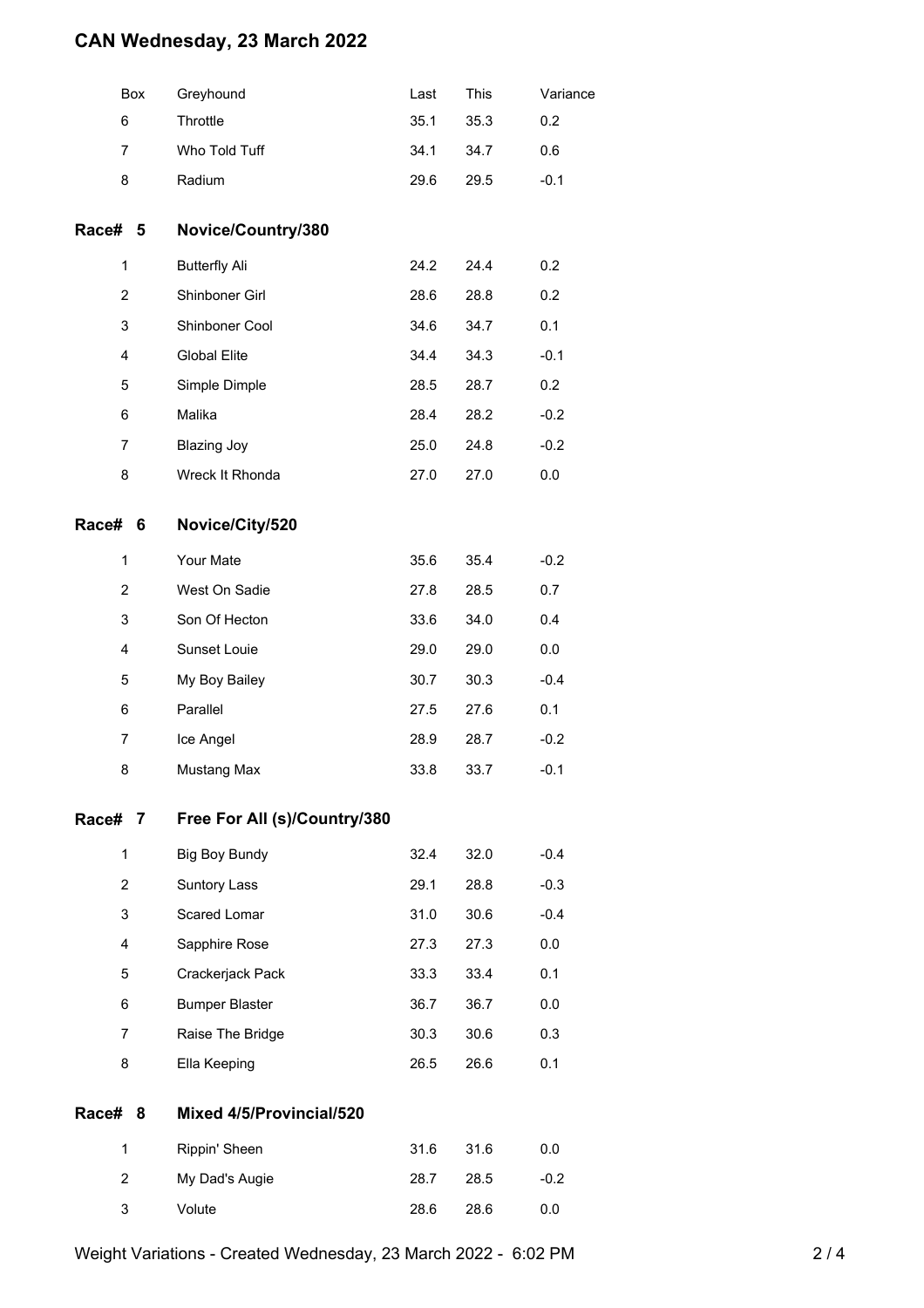### **CAN Wednesday, 23 March 2022**

|                | Box            | Greyhound             | Last | This | Variance |
|----------------|----------------|-----------------------|------|------|----------|
|                | 4              | Zeak                  | 30.5 | 30.6 | 0.1      |
|                | 5              | Magic Salute          | 35.9 | 35.9 | 0.0      |
|                | 6              | Kinjarling            | 34.3 | 34.5 | 0.2      |
|                | 7              | Watanabe              | 31.9 | 31.7 | $-0.2$   |
|                | 8              | Keeping Tux           | 31.9 | 31.9 | 0.0      |
| Race#          | 9              | Novice/Country/275    |      |      |          |
|                | 1              | Hello I'M Drake       | 33.8 | 33.8 | 0.0      |
|                | $\overline{2}$ | Simply Rich           | 27.0 | 27.1 | 0.1      |
|                | 3              | Monty Cristo          | 23.6 | 23.1 | $-0.5$   |
|                | 4              | Forgot I Forgot       | 22.7 | 22.4 | $-0.3$   |
|                | 5              | Could Be Fun          | 25.9 | 26.0 | 0.1      |
|                | 6              | Molfetta Belle        | 26.2 | 26.1 | $-0.1$   |
|                | 7              | Lightning Fun         | 32.6 | 32.3 | $-0.3$   |
|                | 8              | Surprised Fun         | 26.5 | 26.9 | 0.4      |
| <b>Race#10</b> |                | Grade 6/Country/380   |      |      |          |
|                | $\mathbf{1}$   | Simply Whatever       | 31.2 | 31.0 | $-0.2$   |
|                | $\overline{2}$ | Incredible Wilma      | 26.8 | 26.8 | 0.0      |
|                | 3              | Mongolian Wolf        | 32.7 | 32.7 | 0.0      |
|                | $\overline{4}$ | Production            | 32.4 | 32.5 | 0.1      |
|                | 5              | Zipper Zip Zip        | 27.4 | 27.4 | 0.0      |
|                | 7              | Shinboner Stunt       | 34.8 | 35.1 | 0.3      |
|                | 8              | Zipping Jade          | 29.5 | 30.0 | 0.5      |
| <b>Race#11</b> |                | Grade 5/Country/380   |      |      |          |
|                | 1              | Paige Keeping         | 26.3 | 26.3 | 0.0      |
|                | $\overline{2}$ | <b>Big Dove</b>       | 32.8 | 32.7 | $-0.1$   |
|                | 3              | Go West               | 30.1 | 30.4 | 0.3      |
|                | 4              | Deep Pocket Nod       | 33.9 | 33.5 | $-0.4$   |
|                | 5              | West On Elysse        | 29.8 | 29.6 | $-0.2$   |
|                | 6              | <b>Bill Monelli</b>   | 31.3 | 30.9 | $-0.4$   |
|                | 7              | Ned Keeping           | 33.3 | 33.3 | 0.0      |
|                | 8              | Hatari Storm          | 31.0 | 31.0 | 0.0      |
| <b>Race#12</b> |                | Mixed 5/6/Country/520 |      |      |          |
|                | 1              | West On Murphy        | 33.3 | 33.6 | 0.3      |
|                | 2              | Fang It Flatty        | 29.3 | 29.3 | 0.0      |